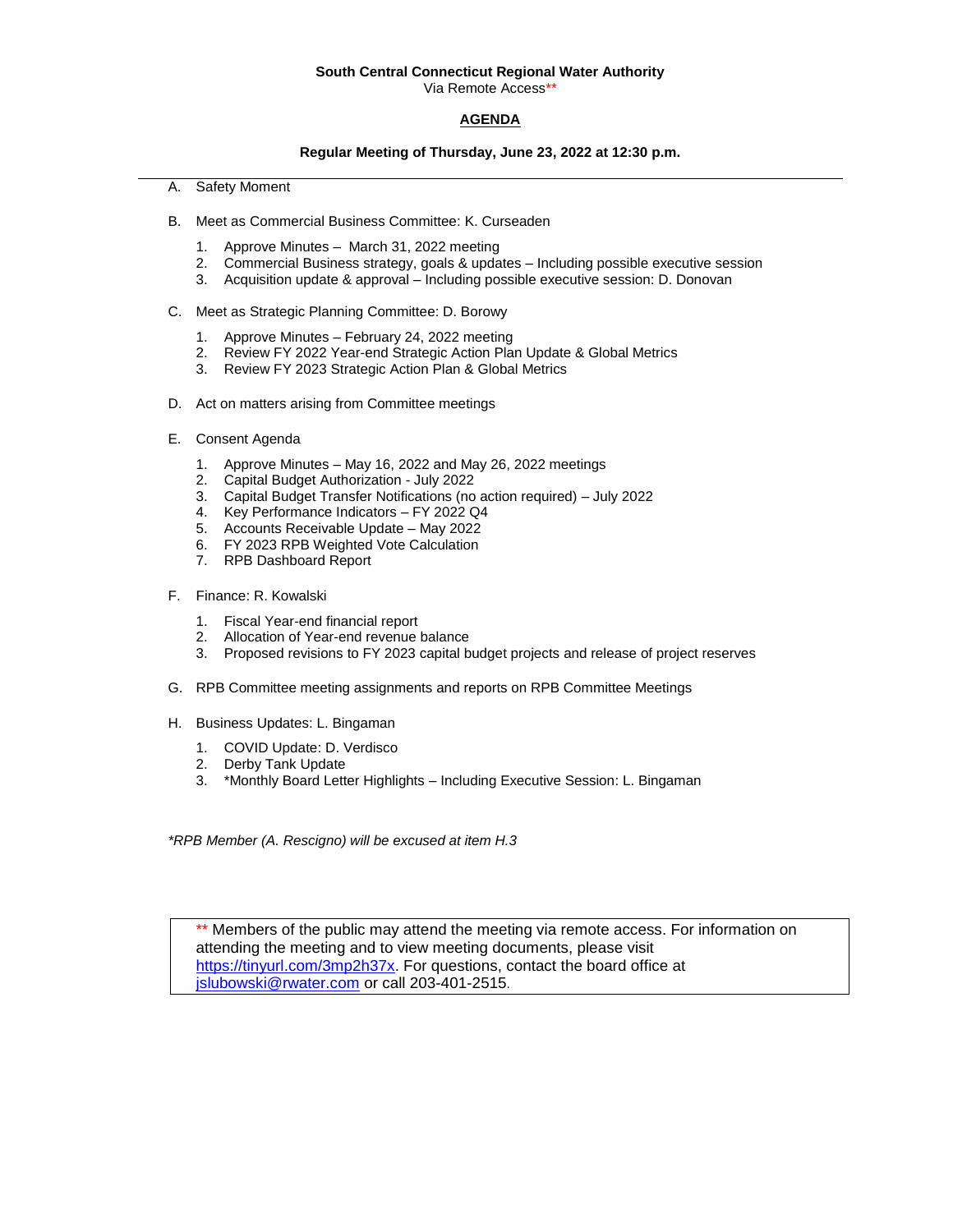South Central Connecticut Regional Water Authority – (Including Commercial Business Committee and Strategic Planning Committee meetings) June 23, 2022 at 12:30 p.m.

# **Call in** *(audio only)*

[+1 469-965-2517,,586644711#](tel:+14699652517,,586644711# ) United States, Dallas Phone Conference ID: 586 644 711#

For questions, contact the board office at 203-401-2515 or by email at jslubowski@rwater.com